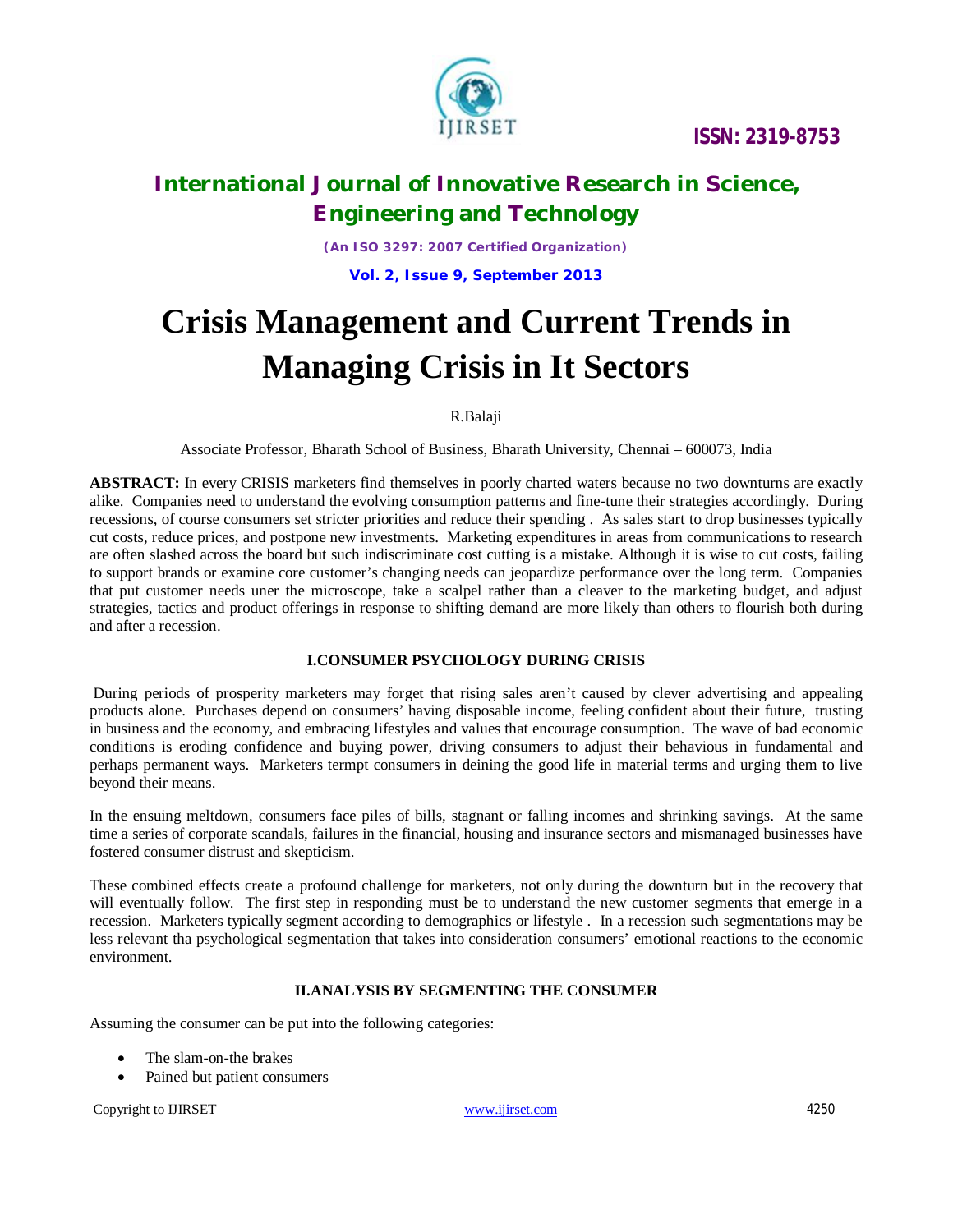### **ISSN: 2319-8753**



### **International Journal of Innovative Research in Science, Engineering and Technology**

*(An ISO 3297: 2007 Certified Organization)*

### **Vol. 2, Issue 9, September 2013**

- Comfortably well-off consumers
- The live for today segment
- The slam-on-the-brakes segment feels most vulnerable and hardest hit financially. This group reduces all types of spending by eliminating, postponing, decreasing, or substituting purchases. Although lower-income consumers typically fall into this segment, anxious higher-income consumers can as well fall into this.
- Pained but patient consumers tend to be resilient and optimistic about the long term but less confident about the prospects for recovery in the near term or their ability to maintain their standard of living, They constitute the largest segment and include the great majority of households. As Recession becomes worse pained but patient consumers increasingly migrate into the slam-on-the-brakes segment.
- Comfortably well-off consumers feel secure about their ability to ride out current and future bumps in the economy. This segment includes those who are less wealthy but feel confient about the stability of their finances, for example the comfortably retired.
- The live-for-today segment carries on as usual and for the most part remains unconcerned about savings. The consumer in this group respond to the recession mainly by extending their timetables for making major purchases. This segment people are more likely to rent than to own and they spend on experiences rather than stuff. They are unlikely to change their consumption behavior unless they become unemployed.

Regardless of which group consumers belong to, they prioritize consumption by sorting products and services into four categories

- Essentials are necessary for survival or perceived as central to well being.
- Treats are indulgences whose immediate purchase in considered justifiable.
- Postponables are needed or desired items whose purchase can be reasonably put off.
- Expendables are perceived unnecessary or unjustifiable.

Throughout a downturn all consumers except those in the live for today segment typically re evaluate their consumption priorities. During recessions it is more important than ever to remember that loyal customers are the primary, enduring source of cash flow and organic growth. Marketing is not optional it is a "good cost" essential to bringing in revenues from these key cutomers and others.

#### **III.MANAGING MARKETING INVESTMENTS**

In managing marketing expenses, however businesses must take care to distinguish between the necessary and the wasteful. Building and maintain strong brands ones that customers recognize and trust remains one of the best ways to reduce business risk. The stock of companies with strong brands, such as colgate-palmolive and Johnson & Johnson have held up better in recessions than those of large consumer product companies with less well-known brands.

Tough times provide an imperative to cut loose poor performers and eliminate low-yield tactics. When survival is at stake, it is easier to get companywide buy-in for revising marketing strategies and reallocating investments. Managers can defy old mind-sets and creatively search for superior soloutions to customer needs instead of relying on the next line extension. The challenge is to make well defended, case by case recommendations about where to cut spending,where to hold it steady and even where to increase it.

### **IV.EXPLORING OPPORTUNITIES**

Copyright to IJIRSET www.ijirset.com 4251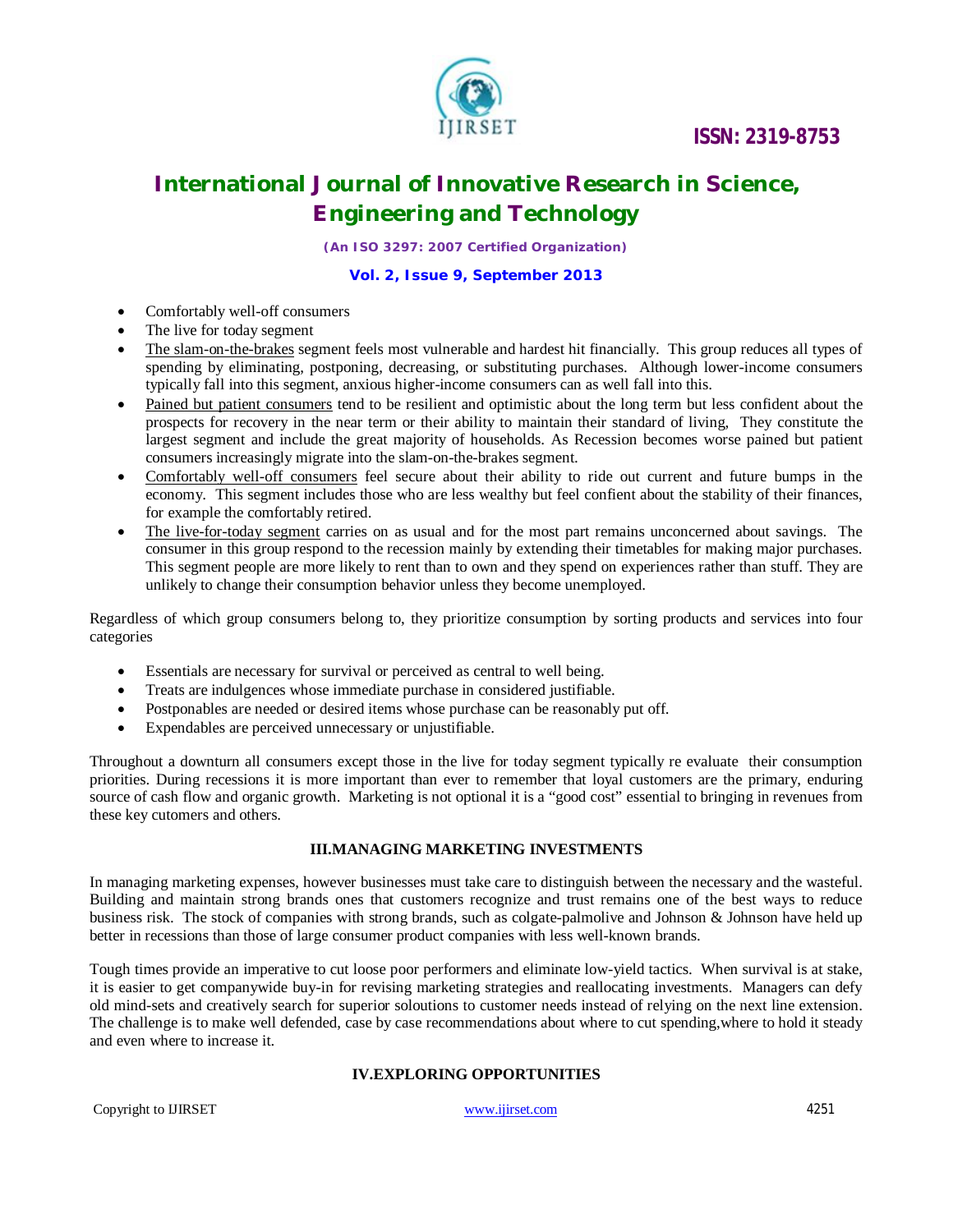

## **International Journal of Innovative Research in Science, Engineering and Technology**

*(An ISO 3297: 2007 Certified Organization)*

### **Vol. 2, Issue 9, September 2013**

Assess opportunities by performing triage on brands and products and services. Determine which have poor survival prospects, which may suffer declining sales but can be stabilized and which are likely to flourish during the recession and afterward. Allocate for the long term . When sales start to decline companies should not panic and alter a brand's fundamental proposition or positioning. Marketers that drift away from their established base may attract some new customers in the near term but find themselves in a weaker position when the recession ends. Their best course is to stabilize the brand. In deciding which marketing tactics to employ, it is critical to track how cutomers are reassessing priorities, reallocating budgets, switching among brands and product categories, and redefining value. It is therefore essential to continue investing in market research. AS the recession winds down, consumers will regain buying capacity but possibly will not return to their old purchasing patterns. Market research should explore whether consumers will go back to familiar brands and products stay with substitute products, or welcome innovations.

In recessions, marketers have to stay flexible, adjusting their strategies and tactics on the assumption of a long, difficult slump and yet be able to respond quickly to the upturn when it comes. Most of the consumers are ready to try a variety of new products once the economy improves. Companies that wait until the economy is in full recovery to ramp up will at the mercy of better-prepared competitors. Even during a recession, new products have important place. Live-for-today customers, with their undiminished appetitite for goods and experiences, often appreciate novelty. And the other segments will embrace new products that offer clear value compared with alternatives.

- In Recessions, companies must understand customers' shifting needs and then adjust their communications strategies and offerings
- Marketers should segment customers according to their recession psychology and how they categorize their purchases
- Companies that employ tactics through carefully targeted appeals and trying to bind the customer emotionally they can survive in the long run

#### **Economising Advertising during Recession**

During Recessions the share of advertising budget devoted to broadcast media shrinks whereas the share that goes toward efforts with more measurable results such as direct marketing campaigns and online ads, grows. Internet advertising in particular is targeted and relatively cheap and its performance is easily measured. Broadcast media still remain important for building mass market consumer brands. Although strong brands can be carried for a period on the momentum of preveious brand building investments, no brand can affor to coast solely on earlier effors. Brands that are out of sight on the television screen will sooner or later be out of mind for a large percentage of consumers. So it is very critical as customers may switch brands for the most advertised.

#### **Clever ways to economize on Advertising**

- Shift from 30 second to 15 second television spots
- Substitute cheaper radio advertising for television, especially when it is important to deliver frequent message in order to remind consumers to act
- Switch to media that allow precise targeting of consumers and detailed tracking of their response
- Consolidate advertising at a single agency to maximize media-buying discounts

Copyright to IJIRSET www.ijirset.com 4252